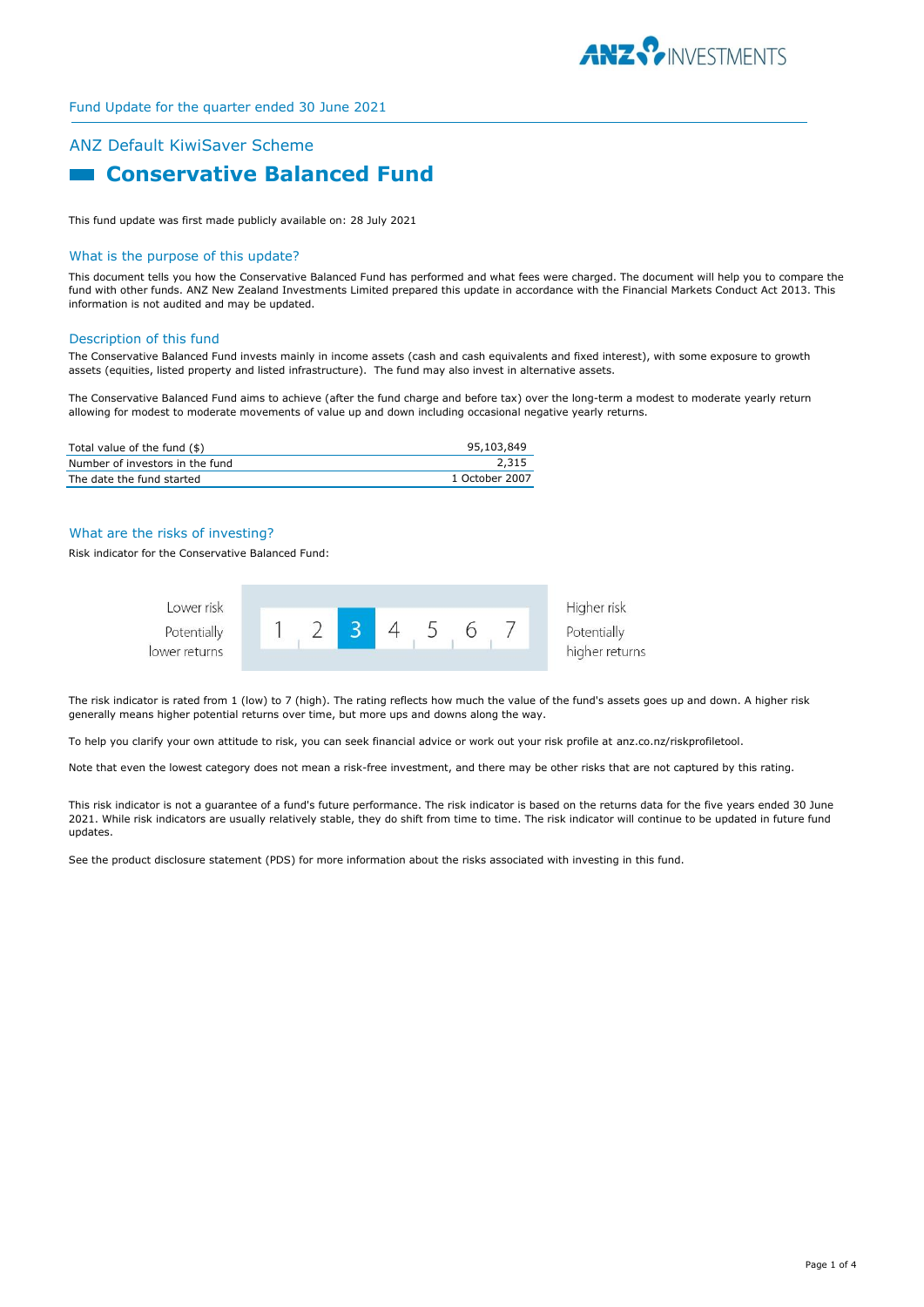How has the fund performed?

|                                               | Average over past<br>five years | Past year |  |
|-----------------------------------------------|---------------------------------|-----------|--|
| Annual return                                 |                                 |           |  |
| (after deductions for charges and tax)        | 5.42%                           | 9.62%     |  |
| <b>Annual return</b>                          |                                 |           |  |
| (after deductions for charges but before tax) | $6.34\%$                        | 10.65%    |  |
| Market index annual return                    |                                 |           |  |
| (reflects no deduction for charges and tax)   | 6.54%                           | $9.12\%$  |  |

The market index annual return is calculated using the target investment mix and the indices of each asset class. The composition of the market index for this fund changed effective 28 June 2021 due to a change in the target investment mix and the underlying index for the international fixed interest asset class.

Additional information about the market index is available in the statement of investment policy and objectives on the offer register at www.discloseregister.companiesoffice.govt.nz.



# **Annual return graph**

This shows the return after fund charges and tax for each of the last 10 years ending 31 March. The last bar shows the average annual return for the last 10 years, up to 30 June 2021.

**Important:** This does not tell you how the fund will perform in the future.

Returns in this update are after tax at the highest prescribed investor rate (PIR) of tax for an individual New Zealand resident. Your tax may be lower.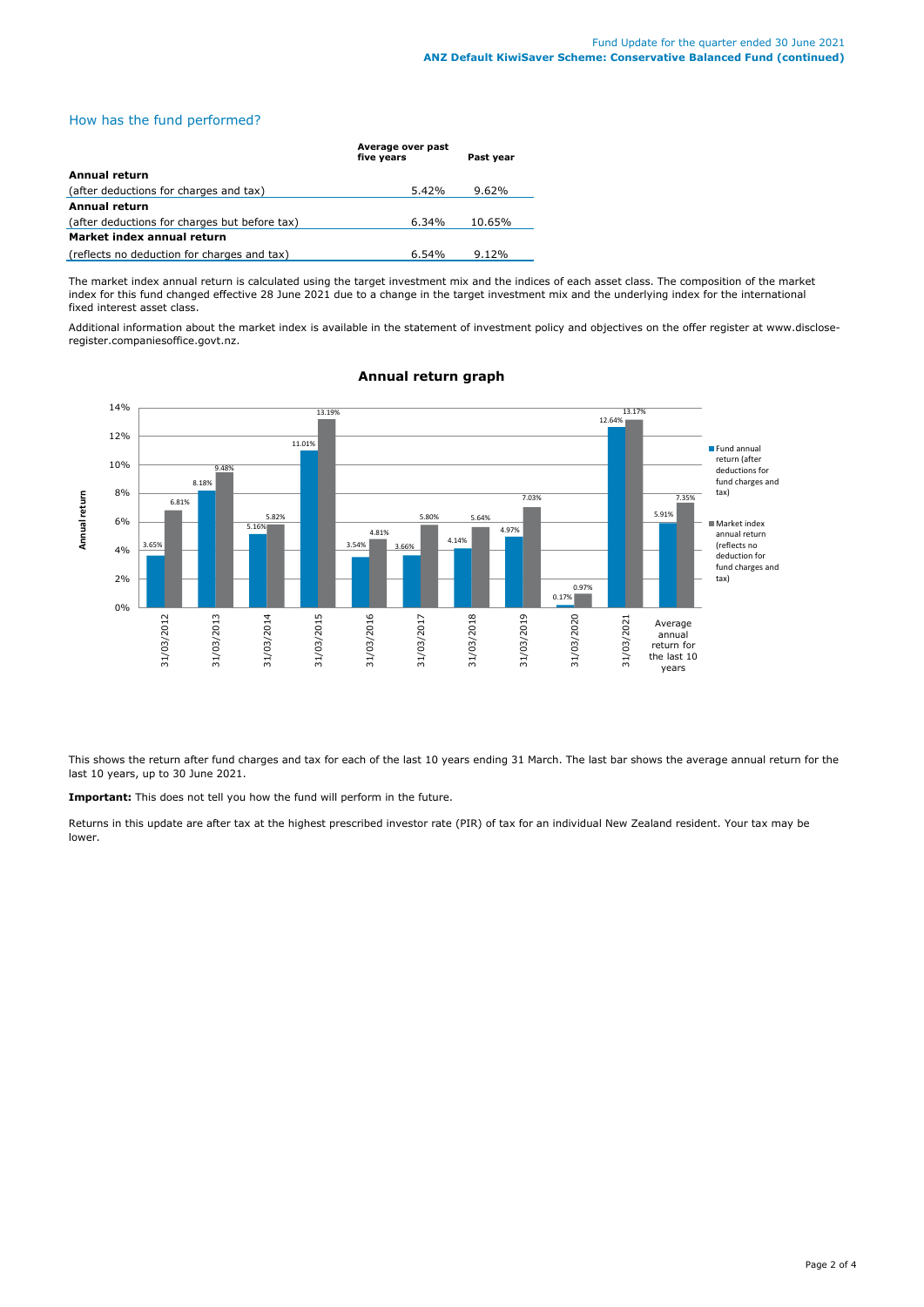# What fees are investors charged?

Investors in the Conservative Balanced Fund are charged fund charges. In the year to 31 March 2021 these were:

|                                             | % of net asset value          |
|---------------------------------------------|-------------------------------|
| Total fund charges <sup>1</sup>             | 0.91%                         |
| Which are made up of:                       |                               |
| Total management and administration charges | 0.91%                         |
| Including:                                  |                               |
| Manager's basic fee                         | 0.85%                         |
| Other management and administration charges | 0.06%                         |
| <b>Total performance based fees</b>         | 0.00%                         |
|                                             | Dollar amount per<br>investor |
| <b>Other charges</b>                        |                               |
| Membership fee <sup>2</sup>                 | \$18                          |

Investors are not currently charged individual action fees for specific actions or decisions (for example, for withdrawing from or switching funds). See the PDS for more information about Scheme fees.

Small differences in fees and charges can have a big impact on your investment over the long term.

## Example of how this applies to an investor

Sarah had \$10,000 in the fund at the start of the year and did not make any further contributions. At the end of the year, Sarah received a return after fund charges were deducted of \$962 (that is 9.62% of her inital \$10,000). Sarah also paid \$18 in other charges. This gives Sarah a total gain after tax of \$944 for the year.

#### What does the fund invest in?

**Actual investment mix<sup>3</sup> Target investment mix<sup>3</sup>**

This shows the types of assets that the fund invests in. This shows the mix of assets that the fund generally intends to invest in.